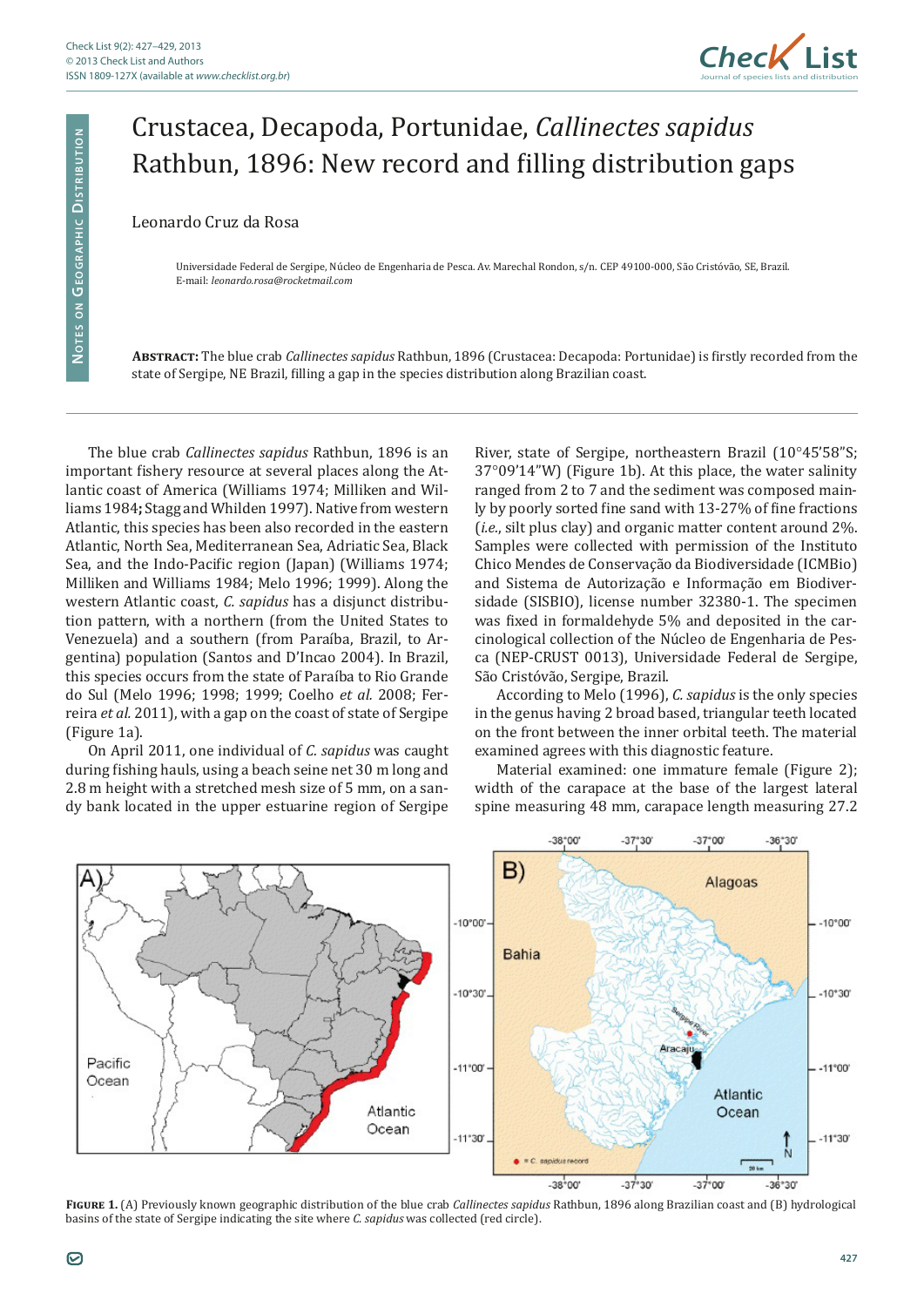## mm and wet weight of 10.7 g.

Of seven species of genus *Callinectes* found along the Brazilian coast, only *C. danae* Smith, 1869 and *C. ornatus* Ordway, 1863 have been previously recorded at Sergipe coast (Coelho *et al.* 2004; 2008). Others species of the Portunidae family from state of Sergipe are *Arenaeus cribarius* (Lamark, 1818), *Cronius tumidulus* (Stimpson, 1871), *Portunus* (*Achelous*) *spinimanus* Latreille, 1819 and *Portunus* (*Portunus*) *anceps* (Saussure, 1858) (Coelho *et al.* 2004; 2008).

The present record of *C. sapidus* represents the first from the state of Sergipe, filling a gap in the species distribution along the Brazilian coast between the states of Bahia and Alagoas, as well increases to seven the number of species of the Portunidae family know from state of Sergipe.



**Figure 2.** *Callinectes sapidus* Rathbun, 1896 (NEP-CRUST 0013). Immature female collected in the Sergipe River, state of Sergipe, Brazil. Dorsal (A) and ventral (B) views.